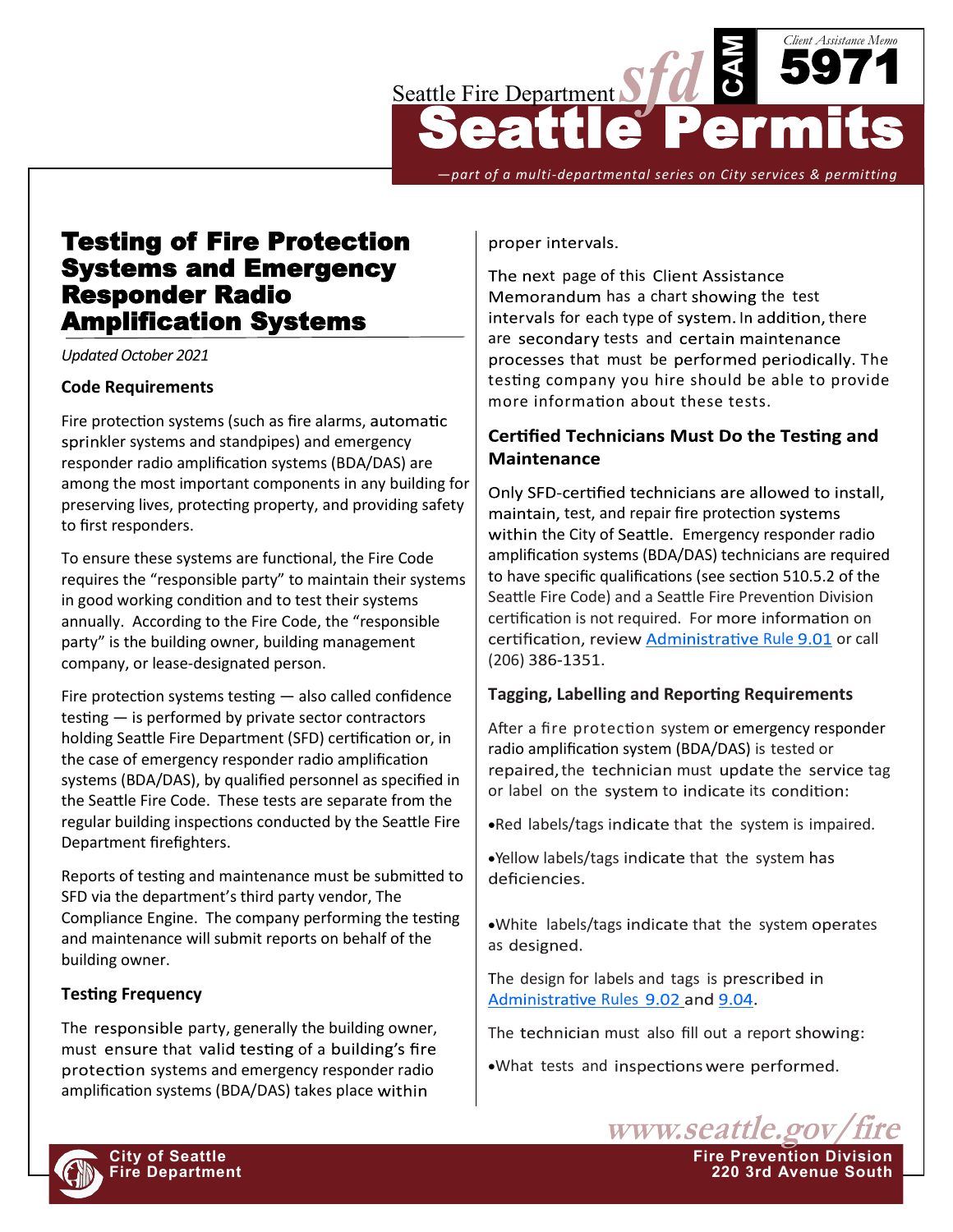• Any deficiencies that were found.

•The technician's evaluation of the overall condition of the system (status).

The required reporting forms are available on the Seattle Fire Department's website: [http://www.seattle.gov/fire/](http://www.seattle.gov/fire/business-services/systems-testing) [systemstesting](http://www.seattle.gov/fire/business-services/systems-testing)

#### **Table 1: Required Systems Tests and Frequency**

| <b>System Type</b>                                                      | <b>Test Frequency</b>                                            |
|-------------------------------------------------------------------------|------------------------------------------------------------------|
| <b>Fire Alarm</b>                                                       | Annually (Optional: Quar-<br>terly for high-rise build-<br>ings) |
| Fire Pumps                                                              | Annually                                                         |
| Standpipe and/or Hose<br>Cabinets                                       | <b>Five Years</b>                                                |
| <b>Automatic Sprinklers</b>                                             | Annually                                                         |
| <b>Emergency Generator</b>                                              | Annually                                                         |
| Smoke Control                                                           | Annually                                                         |
| Foam Systems                                                            | Annually and Five Years                                          |
| <b>Fire Escapes</b>                                                     | <b>Five Years</b>                                                |
| Alternative Automatic Fire<br><b>Extinguishing System</b>               | Annually (6 months for<br>dry chemical systems)                  |
| <b>Commercial Cooking</b><br>Rangehood Extinguishing<br>System          | Servicing required every<br>six months                           |
| <b>Emergency Responder</b><br>Radio Amplification Sys-<br>tem (BDA/DAS) | Annually                                                         |

The Seattle Fire Code requires that the technician supply a copy of the report:

 $\bullet$ To the responsible party on the premises—in paper or electronic copy. Reports must be maintained on the premises for a minimum of three years.

•To file at the testing company's office.

•To SFD via the department's third party vendor, thecomplianceengine.com. The testing company shall ensure that the annual test report is submitted to the thirdparty vendor's website within 7 calendar days of the annual test. Systems that are red tagged shall have their test report submitted by the end of the day of the test. Additional reporting requirements can be found in

[Administrative Rule 9.02](http://www.seattle.gov/fire/firecode) Inspection, Testing, Maintenance and Reporting Requirements for Fire Protection Systems and Emergency Responder Radio Amplification Systems.

Test reports that are submitted past the deadlines to Seattle Fire Department's third party vendor's website are subject to a \$10 per test report late fee, and may also be cited as a violation of the fire code with a citation penalty amount of \$373. The company performing the testing is responsible for late fees and citation penalties.

# **What To Do If Your System Is Not Working Properly**

#### *Repair*

Any time a deficiency is noted in a fire protection system or emergency responder communications system, the responsible party is expected to have the damaged, failed, or defective part repaired or replaced in a timely manner.

## *Notify SFD of Significant Problems or "Impairments"*

If the system has significant problems, your contractor will red tag the system. In this case, the system is considered "impaired" and additional steps must be taken to notify SFD. This notification allows the department to assess the risks and make any operational decisions necessary to ensure response-readiness and the safety of building occupants and fire fighters.

Notify SFD immediately of emergency impairments expecting to last more than eight hours. Notify SFD at least five days in advance of a planned impairment that is expected to last more than eight hours.

In both cases, the notification requires two steps: (1) the responsible party or their impairment coordinator completes and emails the [Report of Impaired System,](http://www.seattle.gov/Documents/Departments/Fire/Business/ReportofImpairedSystemForm.pdf) and (2) the vendor or contractor submits a red-tagged report to SFD using our third party vendor

[www.thecomplianceengine.com.](http://www.seattle.gov/Documents/Departments/Fire/Business/ReportofImpairedSystemForm.pdf) For more information visit our website: [http://www.seattle.gov/fire/business](http://www.seattle.gov/fire/business-services/systems-testing#impairedsystems)services/systems-[testing#impairedsystems](http://www.seattle.gov/fire/business-services/systems-testing#impairedsystems) or review [Administrative Rule 9.04.](http://www.seattle.gov/fire/business-services/fire-code-and-fire-safety-documents#administrativerules) 

#### *Stand Fire Watch if the System is Impaired*

When a fire protection system is out of order, it may be necessary for you to take mitigation measures. An approved fire-watch or other approved mitigation is required for impairments lasting more than eight hours. For additional information and limited exceptions, see Section 7 of [Administrative Rule 09.04.](http://www.seattle.gov/Documents/Departments/Fire/Business/AdRule9.04.20.pdf)